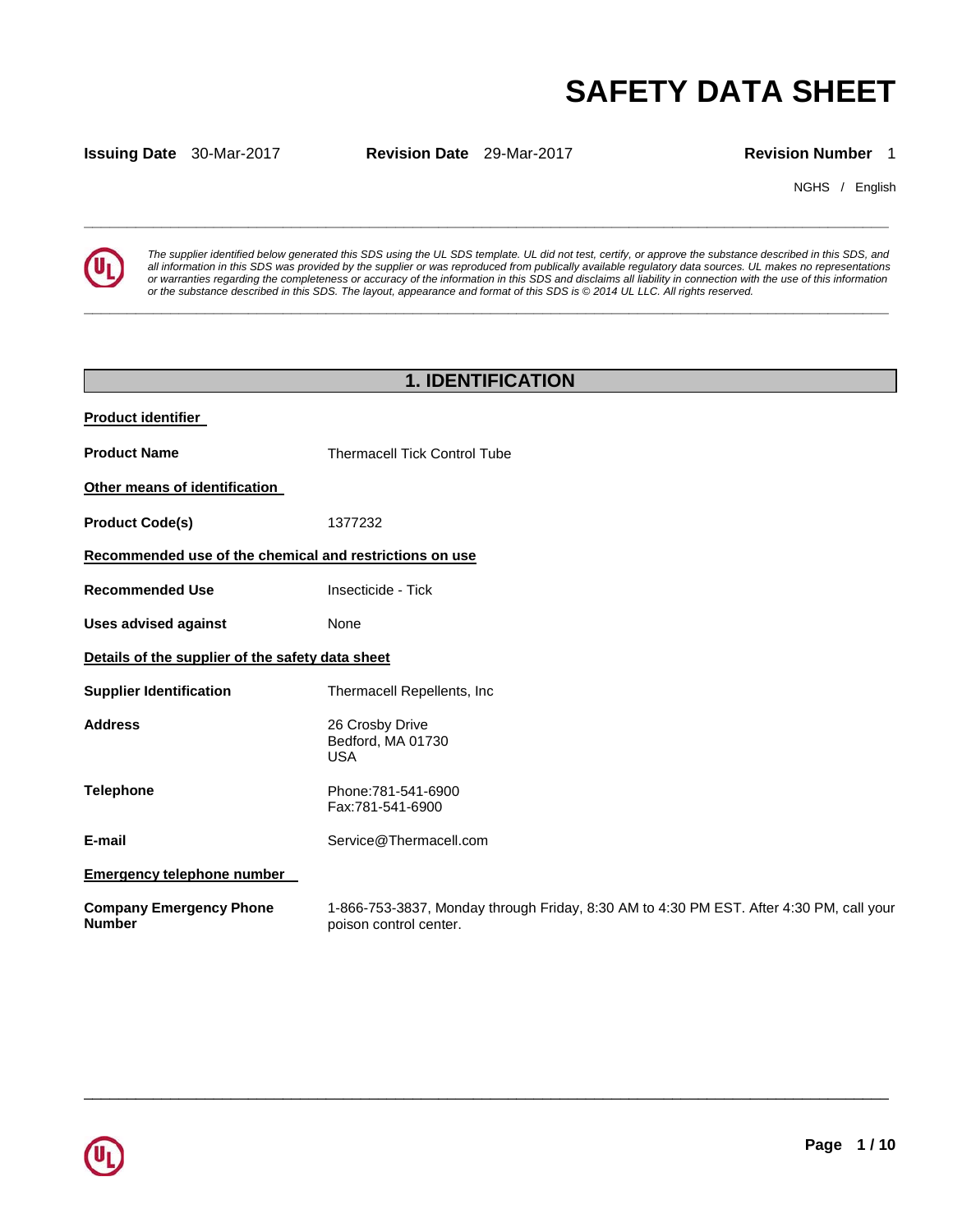# **2. HAZARDS IDENTIFICATION**

\_\_\_\_\_\_\_\_\_\_\_\_\_\_\_\_\_\_\_\_\_\_\_\_\_\_\_\_\_\_\_\_\_\_\_\_\_\_\_\_\_\_\_\_\_\_\_\_\_\_\_\_\_\_\_\_\_\_\_\_\_\_\_\_\_\_\_\_\_\_\_\_\_\_\_\_\_\_\_\_\_\_\_\_\_\_\_\_\_\_\_\_\_

#### **Classification**

| Acute toxicity - Oral                     | Category 4            |
|-------------------------------------------|-----------------------|
| Acute toxicity - Dermal                   | Category 4            |
| Acute toxicity - Inhalation (Vapors)      | Category 4            |
| Acute toxicity - Inhalation (Dusts/Mists) | Category 4            |
| Skin sensitization                        | Category <sup>2</sup> |

**Appearance** White **Physical state** Solid **Odor** Odorless

#### **GHS Label elements, including precautionary statements**

#### **Warning**

#### **Hazard statements**

Harmful if swallowed Harmful in contact with skin Harmful if inhaled May cause an allergic skin reaction



#### **Precautionary Statements - Prevention**

Wash face, hands and any exposed skin thoroughly after handling

Do not eat, drink or smoke when using this product

Wear protective gloves/protective clothing

Avoid breathing dust/fume/gas/mist/vapors/spray

Use only outdoors or in a well-ventilated area Contaminated work clothing should not be allowed out of the workplace

**Precautionary Statements - Response**

Specific treatment (see supplemental first aid instructions on this label)

#### **Skin**

IF ON SKIN: Wash with plenty of soap and water

Call a POISON CENTER or doctor/physician if you feel unwell

Wash contaminated clothing before reuse

If skin irritation or rash occurs: Get medical advice/attention

**Inhalation**

IF INHALED: Remove victim to fresh air and keep at rest in a position comfortable for breathing

Call a POISON CENTER or doctor/physician if you feel unwell

#### **Ingestion**

IF SWALLOWED: Call a POISON CENTER or doctor/physician if you feel unwell Rinse mouth

#### **Precautionary Statements - Disposal**

If empty: Non-refillable container. Do not reuse or refill this container. Place in trash or offer for recycling if available. If partly filled: Call your local solid waste agency for disposal instructions.

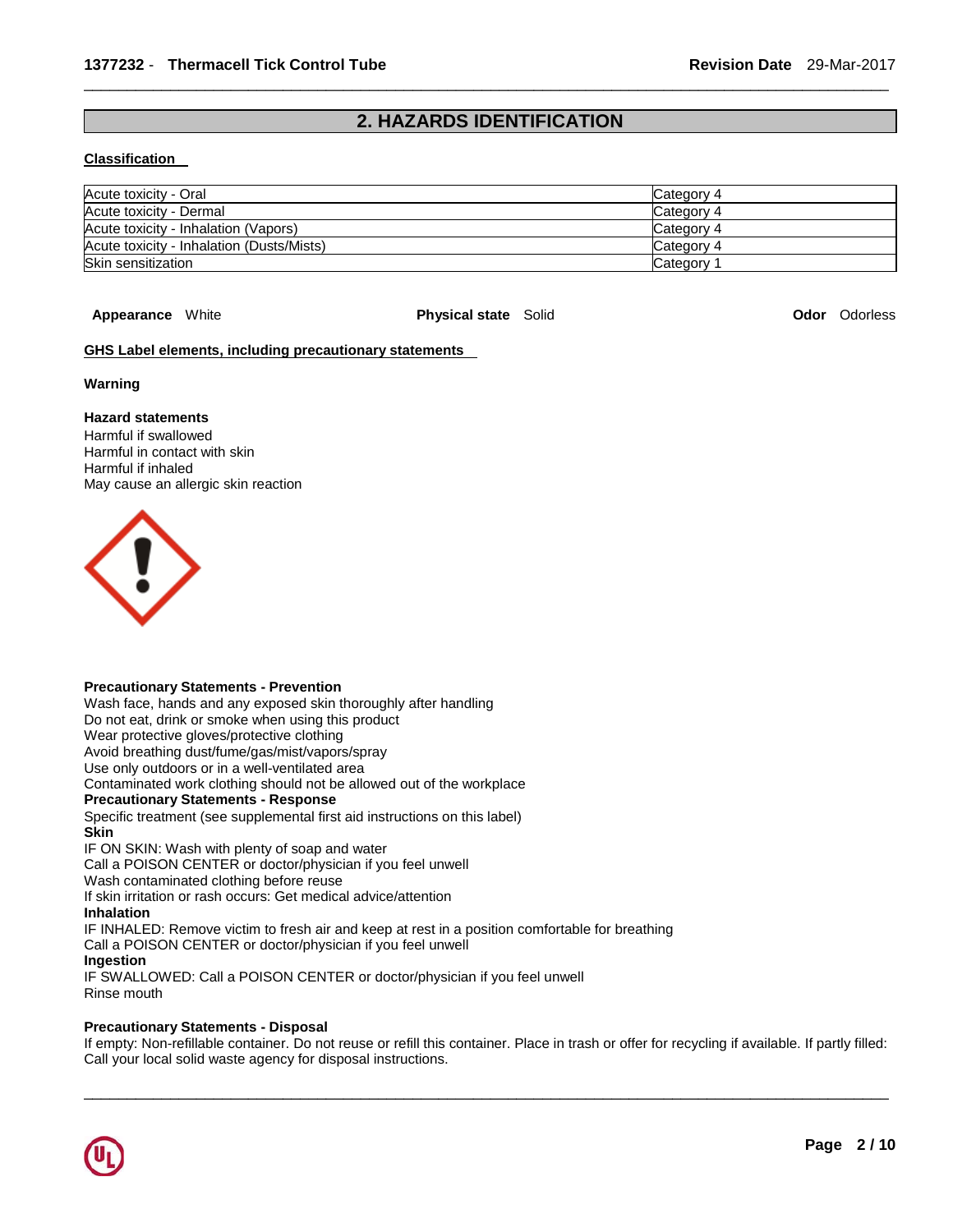# **3. COMPOSITION/INFORMATION ON INGREDIENTS**

\_\_\_\_\_\_\_\_\_\_\_\_\_\_\_\_\_\_\_\_\_\_\_\_\_\_\_\_\_\_\_\_\_\_\_\_\_\_\_\_\_\_\_\_\_\_\_\_\_\_\_\_\_\_\_\_\_\_\_\_\_\_\_\_\_\_\_\_\_\_\_\_\_\_\_\_\_\_\_\_\_\_\_\_\_\_\_\_\_\_\_\_\_

#### **Substance**

Not applicable.

**Mixture** 

| Chemical name      | CAS-No     | Percent | <b>Hazardous Material</b><br><b>Information Review Act</b><br>registry number (HMIRA)<br>registry $#$ ) | Date HMIRA filed and<br>date exemption granted<br>(if applicable) |
|--------------------|------------|---------|---------------------------------------------------------------------------------------------------------|-------------------------------------------------------------------|
| Cotton (cellulose) | 9004-34-6  | 92.6    | $\overline{\phantom{0}}$                                                                                |                                                                   |
| Permethrin         | 52645-53-1 | 74      | $\overline{\phantom{0}}$                                                                                |                                                                   |

# **4. FIRST AID MEASURES**

#### **First aid measures**

| <b>General advice</b><br><b>Inhalation</b>                  | Show this safety data sheet to the doctor in attendance.<br>Remove to fresh air. If breathing has stopped, give artificial respiration. Get medical<br>attention immediately. If symptoms persist, call a physician.                      |  |  |
|-------------------------------------------------------------|-------------------------------------------------------------------------------------------------------------------------------------------------------------------------------------------------------------------------------------------|--|--|
| Eye contact                                                 | Rinse thoroughly with plenty of water for at least 15 minutes, lifting lower and upper eyelids.<br>Consult a physician.                                                                                                                   |  |  |
| <b>Skin contact</b>                                         | Wash with soap and water. May cause an allergic skin reaction. Wash off immediately with<br>plenty of water for at least 15 minutes. If symptoms persist, call a physician.                                                               |  |  |
| Ingestion                                                   | Do NOT induce vomiting. Clean mouth with water and drink afterwards plenty of water.<br>Never give anything by mouth to an unconscious person. Get medical attention.                                                                     |  |  |
| Self-protection of the first aider                          | Ensure that medical personnel are aware of the material(s) involved, take precautions to<br>protect themselves and prevent spread of contamination. Use personal protective<br>equipment as required. See section 8 for more information. |  |  |
| Most important symptoms and effects, both acute and delayed |                                                                                                                                                                                                                                           |  |  |
| <b>Symptoms</b>                                             | Itching. Rashes. Hives. Coughing and/ or wheezing. Difficulty in breathing.                                                                                                                                                               |  |  |
|                                                             | Indication of any immediate medical attention and special treatment needed                                                                                                                                                                |  |  |
| Note to physicians                                          | May cause sensitization in susceptible persons. Treat symptomatically.                                                                                                                                                                    |  |  |
|                                                             | <b>5. FIRE-FIGHTING MEASURES</b>                                                                                                                                                                                                          |  |  |
| <b>Suitable Extinguishing Media</b>                         | Use extinguishing measures that are appropriate to local circumstances and the<br>surrounding environment.                                                                                                                                |  |  |
| Unsuitable extinguishing media                              | CAUTION: Use of water spray when fighting fire may be inefficient.                                                                                                                                                                        |  |  |
| Specific hazards arising from the<br>chemical               | Product is or contains a sensitizer. May cause sensitization by skin contact.                                                                                                                                                             |  |  |

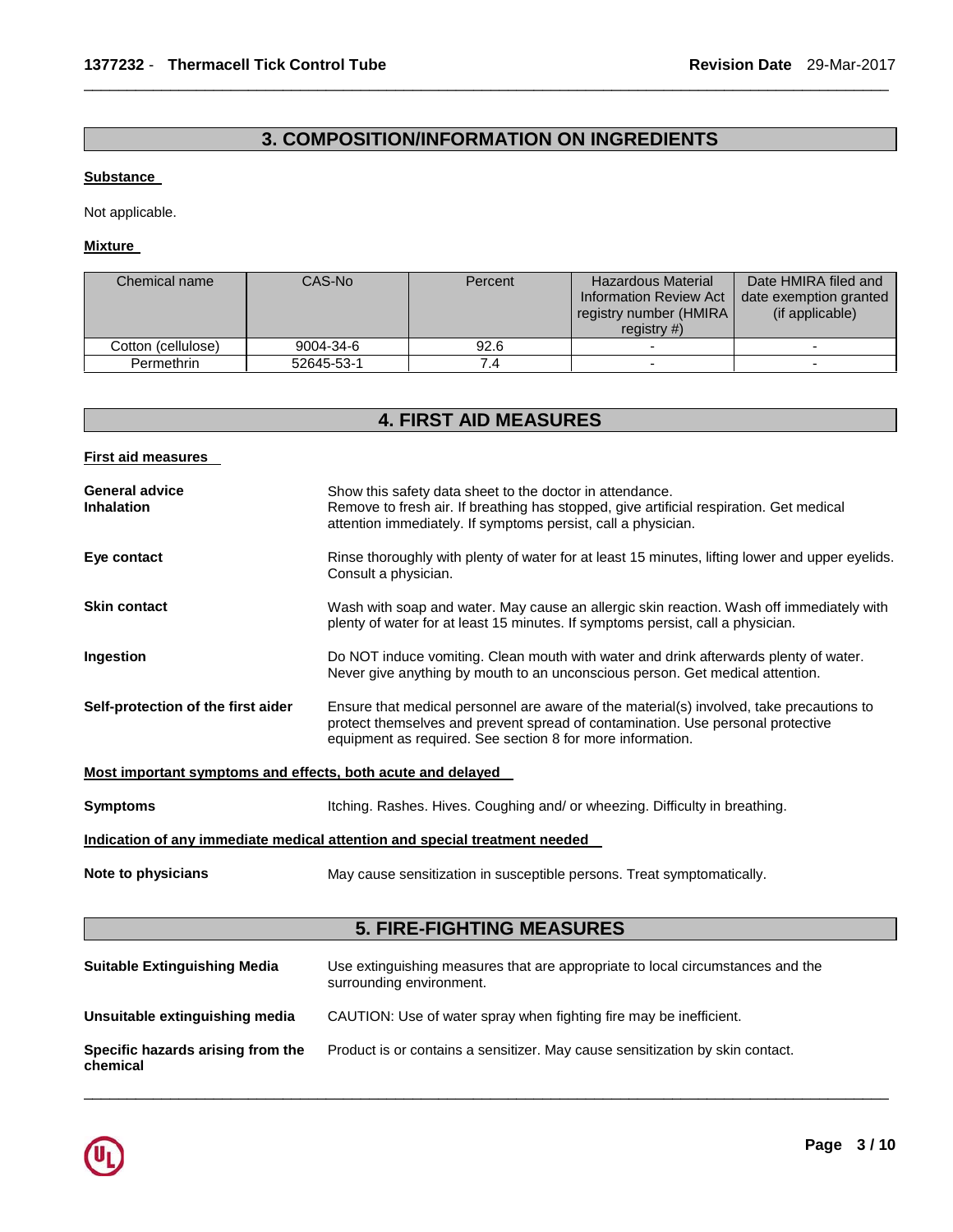| <b>Hazardous Combustion Products</b>                            | Carbon oxides.                                                                                                                        |
|-----------------------------------------------------------------|---------------------------------------------------------------------------------------------------------------------------------------|
| <b>Explosion Data</b><br>Sensitivity to Mechanical Impact None. |                                                                                                                                       |
| <b>Sensitivity to Static Discharge</b>                          | None.                                                                                                                                 |
| <b>Special protective equipment for</b><br>fire-fiqhters        | Firefighters should wear self-contained breathing apparatus and full firefighting turnout<br>gear. Use personal protection equipment. |

\_\_\_\_\_\_\_\_\_\_\_\_\_\_\_\_\_\_\_\_\_\_\_\_\_\_\_\_\_\_\_\_\_\_\_\_\_\_\_\_\_\_\_\_\_\_\_\_\_\_\_\_\_\_\_\_\_\_\_\_\_\_\_\_\_\_\_\_\_\_\_\_\_\_\_\_\_\_\_\_\_\_\_\_\_\_\_\_\_\_\_\_\_

# **6. ACCIDENTAL RELEASE MEASURES**

#### **Personal precautions, protective equipment and emergency procedures**

| <b>Personal precautions</b>                                  | Avoid contact with skin, eyes or clothing.                                           |  |
|--------------------------------------------------------------|--------------------------------------------------------------------------------------|--|
| <b>Other Information</b><br><b>Environmental precautions</b> | Refer to protective measures listed in Sections 7 and 8.                             |  |
| <b>Environmental precautions</b>                             | Prevent spillage if safe to do so.                                                   |  |
| Methods and material for containment and cleaning up         |                                                                                      |  |
| Methods for cleaning up                                      | Pick up and transfer to properly labeled containers.                                 |  |
| Prevention of secondary hazards                              | Clean contaminated objects and areas thoroughly observing environmental regulations. |  |

### **7. HANDLING AND STORAGE**

# **Precautions for safe handling Advice on safe handling** Handle in accordance with good industrial hygiene and safety practice. Avoid contact with skin, eyes or clothing. Ensure adequate ventilation. In case of insufficient ventilation, wear suitable respiratory equipment. Do not eat, drink or smoke when using this product. Take off contaminated clothing and wash before reuse. Avoid breathing dust/fume/gas/mist/vapors/spray. Avoid generation of dust. **Conditions for safe storage, including any incompatibilities Storage Conditions** Keep containers tightly closed in a dry, cool and well-ventilated place. Keep out of the reach of children. Store locked up.

# **8. EXPOSURE CONTROLS/PERSONAL PROTECTION**

#### **Control parameters**

**Exposure Limits** The following ingredients are the only ingredients of the product above the cut-off level (or level that contributes to the hazard classification of the mixture) which have an exposure limit applicable in the region for which this safety data sheet is intended or other recommended limit. At this time, the other relevant constituents have no known exposure limits from the sources listed here.

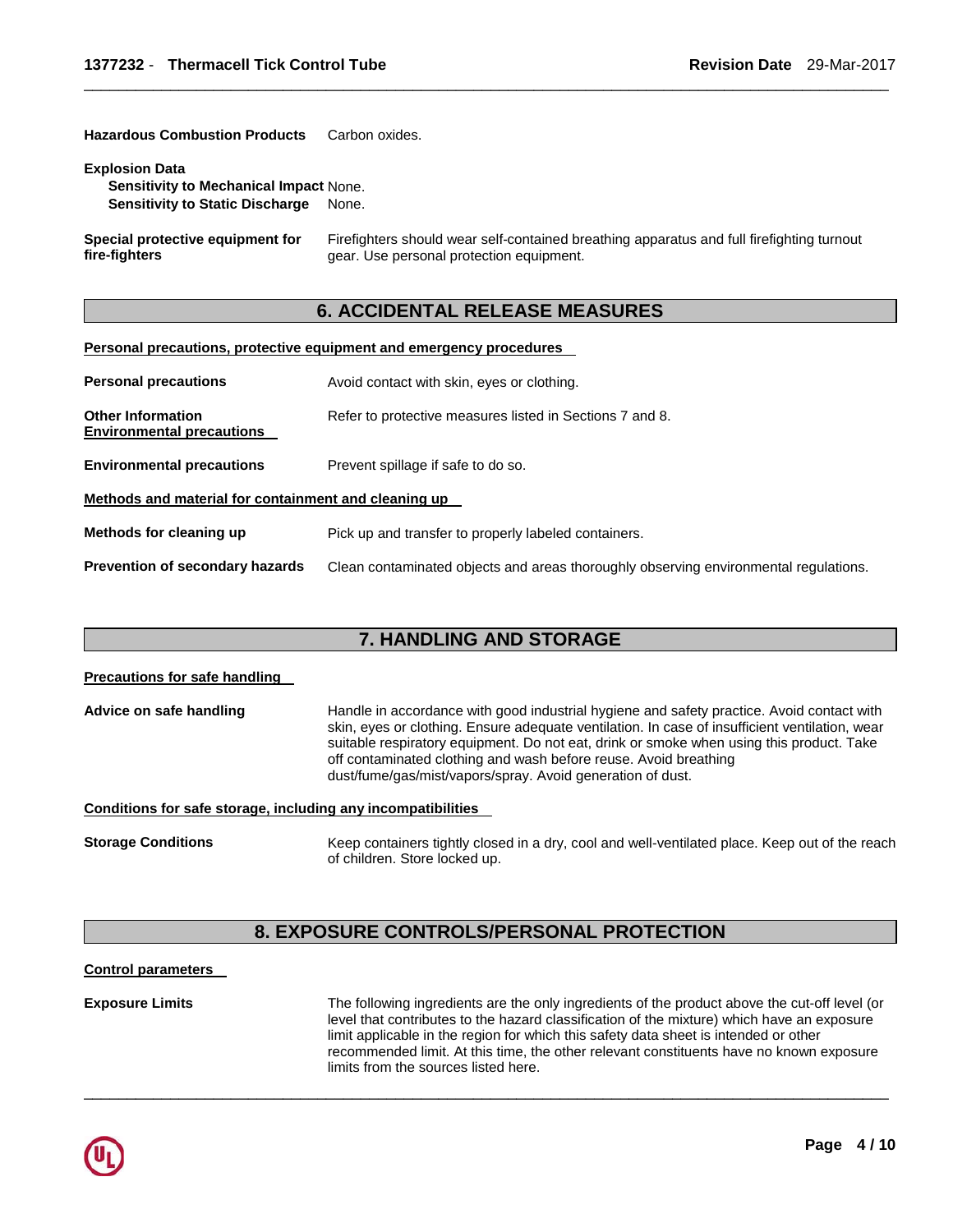| Chemical name      | <b>ACGIH TLV</b>                             |  | <b>OSHA PEL</b>           |          | <b>NIOSH IDLH</b>                        |  |                          |                                  |
|--------------------|----------------------------------------------|--|---------------------------|----------|------------------------------------------|--|--------------------------|----------------------------------|
| Cotton (cellulose) | TWA: 10 mg/m <sup>3</sup>                    |  |                           |          | TWA: $15 \text{ mg/m}^3$ total dust      |  | TWA: $10 \text{ mg/m}^3$ | total dust                       |
| 9004-34-6          |                                              |  |                           |          | TWA: $5 \text{ mg/m}^3$ respirable       |  | TWA: $5 \text{ mg/m}^3$  | respirable dust                  |
|                    |                                              |  |                           | fraction |                                          |  |                          |                                  |
|                    |                                              |  |                           |          | (vacated) TWA: $15 \text{ mg/m}^3$ total |  |                          |                                  |
|                    |                                              |  |                           | dust     |                                          |  |                          |                                  |
|                    |                                              |  |                           |          | (vacated) TWA: 5 mg/m <sup>3</sup>       |  |                          |                                  |
|                    |                                              |  |                           |          | respirable fraction                      |  |                          |                                  |
| Chemical name      | Alberta                                      |  | <b>British Columbia</b>   |          | <b>Ontario TWAEV</b>                     |  |                          | Quebec                           |
| Cotton (cellulose) | TWA: 10 mg/m <sup>3</sup> TWA: 5             |  | TWA: 10 mg/m <sup>3</sup> |          | TWA: $10 \text{ mg/m}^3$                 |  |                          | TWA: 10 mg/m <sup>3</sup> TWA: 5 |
| 9004-34-6          | TWA: $3 \text{ mg/m}^3$<br>mg/m <sup>3</sup> |  |                           |          |                                          |  |                          | mg/m <sup>3</sup>                |

\_\_\_\_\_\_\_\_\_\_\_\_\_\_\_\_\_\_\_\_\_\_\_\_\_\_\_\_\_\_\_\_\_\_\_\_\_\_\_\_\_\_\_\_\_\_\_\_\_\_\_\_\_\_\_\_\_\_\_\_\_\_\_\_\_\_\_\_\_\_\_\_\_\_\_\_\_\_\_\_\_\_\_\_\_\_\_\_\_\_\_\_\_

**Other Exposure Guidelines** Vacated limits revoked by the Court of Appeals decision in AFL-CIO v. OSHA, 965 F.2d 962 (11th Cir., 1992). See section 15 for national exposure control parameters.

#### **Appropriate engineering controls**

| <b>Engineering controls</b>           | <b>Showers</b><br>Eyewash stations<br>Ventilation systems.                                                                                                                                                               |
|---------------------------------------|--------------------------------------------------------------------------------------------------------------------------------------------------------------------------------------------------------------------------|
|                                       | Individual protection measures, such as personal protective equipment                                                                                                                                                    |
| <b>Eye/face protection</b>            | Wear safety glasses with side shields (or goggles).                                                                                                                                                                      |
| <b>Hand protection</b>                | Wear suitable gloves.                                                                                                                                                                                                    |
| Skin and body protection              | Wear suitable protective clothing. Long sleeved clothing.                                                                                                                                                                |
| <b>Respiratory protection</b>         | No protective equipment is needed under normal use conditions. If exposure limits are<br>exceeded or irritation is experienced, ventilation and evacuation may be required.                                              |
| <b>General hygiene considerations</b> | Handle in accordance with good industrial hygiene and safety practice. Avoid contact with<br>skin, eyes or clothing. Wear suitable gloves and eye/face protection Do not eat, drink or<br>smoke when using this product. |

# **9. PHYSICAL AND CHEMICAL PROPERTIES**

\_\_\_\_\_\_\_\_\_\_\_\_\_\_\_\_\_\_\_\_\_\_\_\_\_\_\_\_\_\_\_\_\_\_\_\_\_\_\_\_\_\_\_\_\_\_\_\_\_\_\_\_\_\_\_\_\_\_\_\_\_\_\_\_\_\_\_\_\_\_\_\_\_\_\_\_\_\_\_\_\_\_\_\_\_\_\_\_\_\_\_\_\_

#### **Physical and Chemical Properties**

| <b>Physical state</b>           | Solid               |                |  |
|---------------------------------|---------------------|----------------|--|
| Appearance                      | <b>White Cotton</b> |                |  |
| Odor                            | Odorless            |                |  |
| Color                           | White               |                |  |
| <b>Odor Threshold</b>           | Not applicable      |                |  |
| <b>Property</b>                 | <b>Values</b>       | Remarks Method |  |
| рH                              | N/A                 | None known     |  |
| <b>Flash Point</b>              | No data available   | None known     |  |
| Flammability (solid, gas)       | No data available   | None known     |  |
| <b>Specific Gravity</b>         | 1.5                 | None known     |  |
| <b>Water Solubility</b>         | Insoluble           |                |  |
| <b>Autoignition temperature</b> | N/A                 | None known     |  |
| <b>Explosive properties</b>     | Not explosive       |                |  |
| <b>Oxidizing properties</b>     | Not an oxidizer     |                |  |
|                                 |                     |                |  |

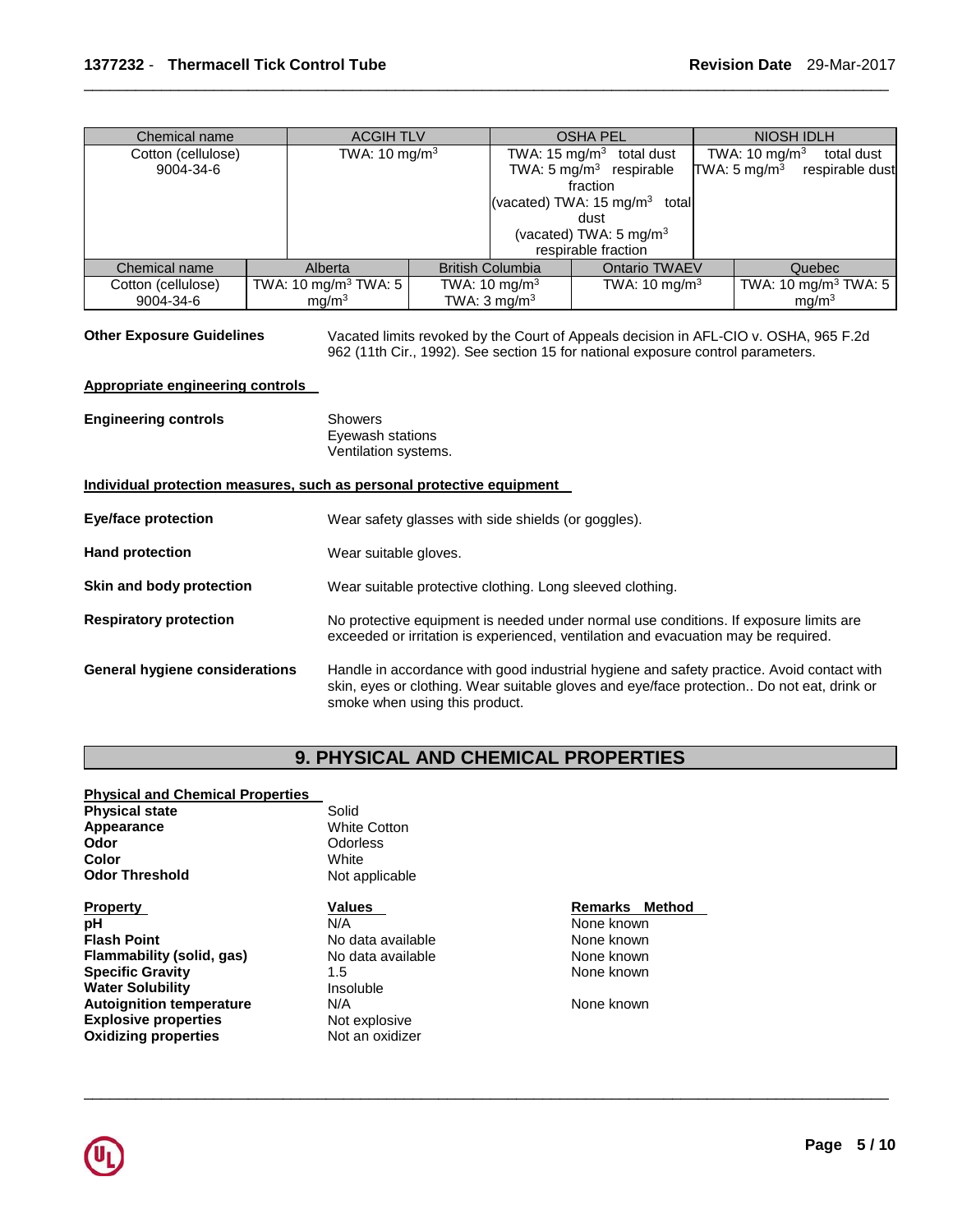# **10. STABILITY AND REACTIVITY**

\_\_\_\_\_\_\_\_\_\_\_\_\_\_\_\_\_\_\_\_\_\_\_\_\_\_\_\_\_\_\_\_\_\_\_\_\_\_\_\_\_\_\_\_\_\_\_\_\_\_\_\_\_\_\_\_\_\_\_\_\_\_\_\_\_\_\_\_\_\_\_\_\_\_\_\_\_\_\_\_\_\_\_\_\_\_\_\_\_\_\_\_\_

| <b>Reactivity</b>                                                | No information available.                 |  |
|------------------------------------------------------------------|-------------------------------------------|--|
| <b>Chemical stability</b>                                        | Stable under normal conditions.           |  |
| Possibility of Hazardous Reactions None under normal processing. |                                           |  |
| <b>Hazardous Polymerization</b>                                  | Hazardous polymerization does not occur.  |  |
| <b>Conditions to avoid</b>                                       | <b>None</b>                               |  |
| Incompatible materials                                           | None known based on information supplied. |  |
| Hazardous Decomposition Products Carbon oxides.                  |                                           |  |

**11. TOXICOLOGICAL INFORMATION** 

#### **Information on likely routes of exposure**

| <b>Inhalation</b>                                                                                                                                     | Specific test data for the substance or mixture is not available                                                                                                                                                                                                                          |
|-------------------------------------------------------------------------------------------------------------------------------------------------------|-------------------------------------------------------------------------------------------------------------------------------------------------------------------------------------------------------------------------------------------------------------------------------------------|
| Eye contact                                                                                                                                           | Specific test data for the substance or mixture is not available.                                                                                                                                                                                                                         |
| <b>Skin contact</b>                                                                                                                                   | Specific test data for the substance or mixture is not available. May cause sensitization by<br>skin contact. (based on components). Repeated or prolonged skin contact may cause<br>allergic reactions with susceptible persons. May be absorbed through the skin in harmful<br>amounts. |
| Ingestion                                                                                                                                             | Specific test data for the substance or mixture is not available. Harmful if swallowed. (based<br>on components).                                                                                                                                                                         |
| Information on toxicological effects                                                                                                                  |                                                                                                                                                                                                                                                                                           |
| <b>Symptoms</b>                                                                                                                                       | Itching. Rashes. Hives. Coughing and/ or wheezing.                                                                                                                                                                                                                                        |
| <b>Numerical measures of toxicity</b>                                                                                                                 |                                                                                                                                                                                                                                                                                           |
| <b>Acute Toxicity</b>                                                                                                                                 |                                                                                                                                                                                                                                                                                           |
| <b>ATEmix (oral)</b><br><b>ATEmix (dermal)</b><br><b>ATEmix (inhalation-gas)</b><br>ATEmix (inhalation-dust/mist)<br><b>ATEmix (inhalation-vapor)</b> | The following values are calculated based on chapter 3.1 of the GHS document $\;\;$ .<br>500.00 mg/kg<br>1,750.00 mg/kg<br>4,500.00 mg/L<br>1.50 mg/L<br>11.00 mg/L                                                                                                                       |
| Unknown acute toxicity                                                                                                                                | 92.6 % of the mixture consists of cotton                                                                                                                                                                                                                                                  |

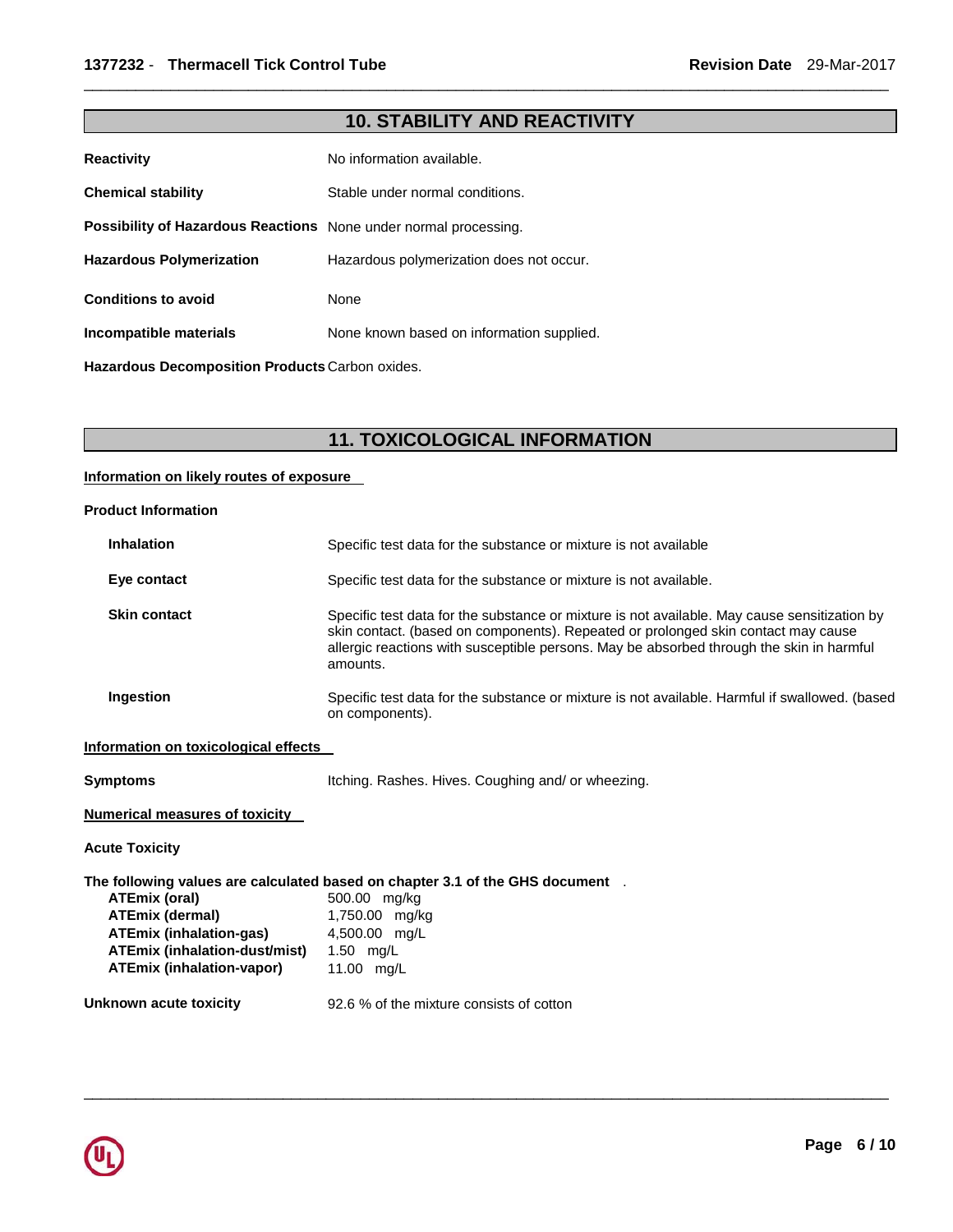#### **Component Information**

| Chemical name      | Oral LD50                                      | Dermal LD50                                                  | Inhalation LC50                          |
|--------------------|------------------------------------------------|--------------------------------------------------------------|------------------------------------------|
| Cotton (cellulose) | (Rat)<br>> 5 g/kg                              | (Rabbit)<br>> 2 a/ka                                         | $> 5800 \; \text{ma/m}^3$<br>$(Rat)$ 4 h |
| Permethrin         | $(Rat) = 383$<br>= 220 mg/kg<br>(Rat)<br>mg/kg | (Rabbit) > 5000<br>> 2 g/kg<br>$(Rat) = 1750$ mg/kg<br>mg/kg | $> 0.69$ mg/L (Rat) 4 h                  |
|                    |                                                | Rat \                                                        |                                          |

\_\_\_\_\_\_\_\_\_\_\_\_\_\_\_\_\_\_\_\_\_\_\_\_\_\_\_\_\_\_\_\_\_\_\_\_\_\_\_\_\_\_\_\_\_\_\_\_\_\_\_\_\_\_\_\_\_\_\_\_\_\_\_\_\_\_\_\_\_\_\_\_\_\_\_\_\_\_\_\_\_\_\_\_\_\_\_\_\_\_\_\_\_

#### **Delayed and immediate effects as well as chronic effects from short and long-term exposure**

| <b>Skin corrosion/irritation</b>  | None reported                            |
|-----------------------------------|------------------------------------------|
| Serious eye damage/eye irritation | None reported                            |
| Respiratory or skin sensitization | May cause sensitization by skin contact. |
| Germ cell mutagenicity            | None                                     |
| Carcinogenicity                   | None                                     |

The table below indicates whether each agency has listed any ingredient as a carcinogen.

| $\sim$<br>Chemical name | $\sim$<br>AUGII. | <b>IARC</b> | <b>NTF</b> | ∩ല⊿<br>UJNA |
|-------------------------|------------------|-------------|------------|-------------|
| Permethrin              |                  | Group 3     |            |             |
| 52645-53-1              |                  |             |            |             |

**Legend** 

**IARC (International Agency for Research on Cancer)** Group 3 - Not Classifiable as to Carcinogenicity in Humans **OSHA (Occupational Safety and Health Administration of the US Department of Labor)** X - Present

| <b>Reproductive toxicity</b>    | No information available. |
|---------------------------------|---------------------------|
| <b>STOT - single exposure</b>   | No information available. |
| <b>STOT - repeated exposure</b> | No information available. |
| <b>Aspiration hazard</b>        | No information available. |

# **12. ECOLOGICAL INFORMATION**

**Ecotoxicity Example 20 CONSIDER 1997 ATTLE VERY TOXIC TO AQUATE:** Very toxic to aquatic life with long lasting effects.

| Chemical name | Toxicity to Algae | Toxicity to Fish                                                                                                                                                                                                                                                                               | Toxicity to<br>Microorganisms | Daphnia Magna (Water<br>Flea) |
|---------------|-------------------|------------------------------------------------------------------------------------------------------------------------------------------------------------------------------------------------------------------------------------------------------------------------------------------------|-------------------------------|-------------------------------|
| Permethrin    |                   | 96h LC50: 0.008 - 0.03<br>mg/L (Pimephales<br>promelas) 96h LC50:<br>$0.001 - 0.009$ mg/L<br>(Pimephales promelas)<br>96h LC50: = $0.015$ mg/L<br>(Cyprinus carpio) 96h<br>LC50: 0.0052 - 0.0077<br>mg/L (Cyprinus carpio)<br>96h LC50: $= 0.00079$<br>mg/L (Lepomis<br>macrochirus) 96h LC50: |                               |                               |

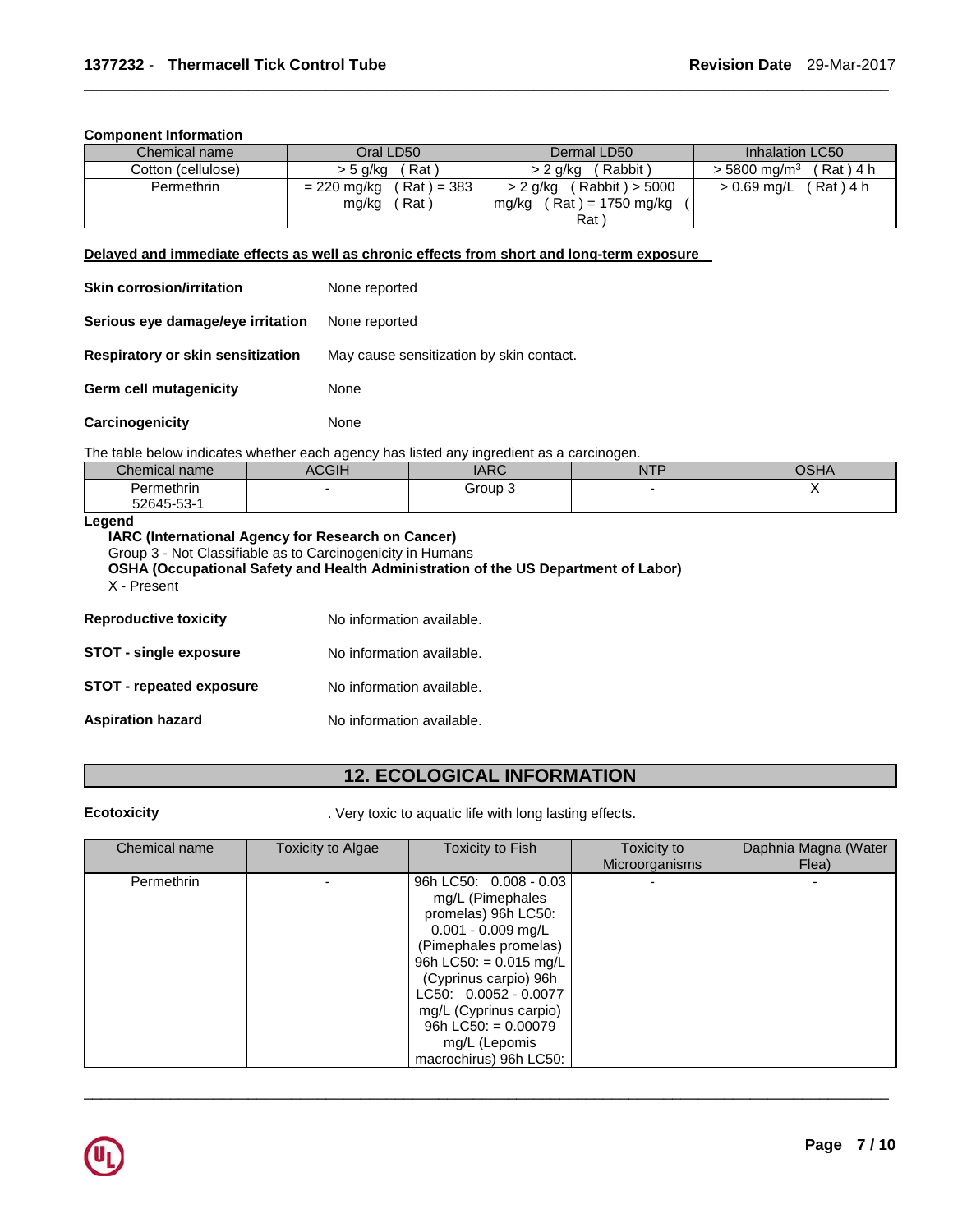| $0.00049 - 0.00097$ mg/L |  |
|--------------------------|--|
| (Oncorhynchus mykiss)    |  |
| 96h LC50: 0.0017 -       |  |
| $0.0048$ mg/L            |  |
| (Oncorhynchus mykiss)    |  |
| 96h LC50: 0.00188 -      |  |
| 0.00336 mg/L (Lepomis    |  |
| macrochirus) 96h LC50:   |  |
| $= 0.0108$ mg/L (Lepomis |  |
| macrochirus)             |  |

\_\_\_\_\_\_\_\_\_\_\_\_\_\_\_\_\_\_\_\_\_\_\_\_\_\_\_\_\_\_\_\_\_\_\_\_\_\_\_\_\_\_\_\_\_\_\_\_\_\_\_\_\_\_\_\_\_\_\_\_\_\_\_\_\_\_\_\_\_\_\_\_\_\_\_\_\_\_\_\_\_\_\_\_\_\_\_\_\_\_\_\_\_

**Persistence and Degradability** No information available.

.

**Bioaccumulation** 

| Chemical name                            |                                                        | Log Pow |  |
|------------------------------------------|--------------------------------------------------------|---------|--|
| Permethrin                               |                                                        | 6.5     |  |
| <b>Mobility</b><br>Other adverse effects | No information available.<br>No information available. |         |  |
|                                          | <b>13. DISPOSAL CONSIDERATIONS</b>                     |         |  |
| <b>Waste treatment methods</b>           |                                                        |         |  |

| Waste from residues/unused | Dispose of in accordance with local regulations. Dispose of waste in accordance with |
|----------------------------|--------------------------------------------------------------------------------------|
| products                   | environmental legislation.                                                           |
| Contaminated packaging     | Do not reuse empty containers.                                                       |

#### **California Hazardous Waste Codes** 232

This product contains one or more substances that are listed with the State of California as a hazardous waste.

| $\mathcal L$ hemical name $\mathcal L$ | California Hazardous Waste |
|----------------------------------------|----------------------------|
| Permethrin_                            | Toxic                      |
| 52645-53-1                             |                            |

# **14. TRANSPORT INFORMATION**

\_\_\_\_\_\_\_\_\_\_\_\_\_\_\_\_\_\_\_\_\_\_\_\_\_\_\_\_\_\_\_\_\_\_\_\_\_\_\_\_\_\_\_\_\_\_\_\_\_\_\_\_\_\_\_\_\_\_\_\_\_\_\_\_\_\_\_\_\_\_\_\_\_\_\_\_\_\_\_\_\_\_\_\_\_\_\_\_\_\_\_\_\_

|--|

Not regulated for ground transportation

# **IATA**

| <b>UN3077</b>                                                                      |
|------------------------------------------------------------------------------------|
| ENVIRONMENTALLY HAZARDOUS SUBSTANCE, SOLID, N.O.S.                                 |
| 9                                                                                  |
| Ш                                                                                  |
| 9L                                                                                 |
| UN3077, ENVIRONMENTALLY HAZARDOUS SUBSTANCE, SOLID, N.O.S.<br>(PERMETHRIN), 9, III |
|                                                                                    |

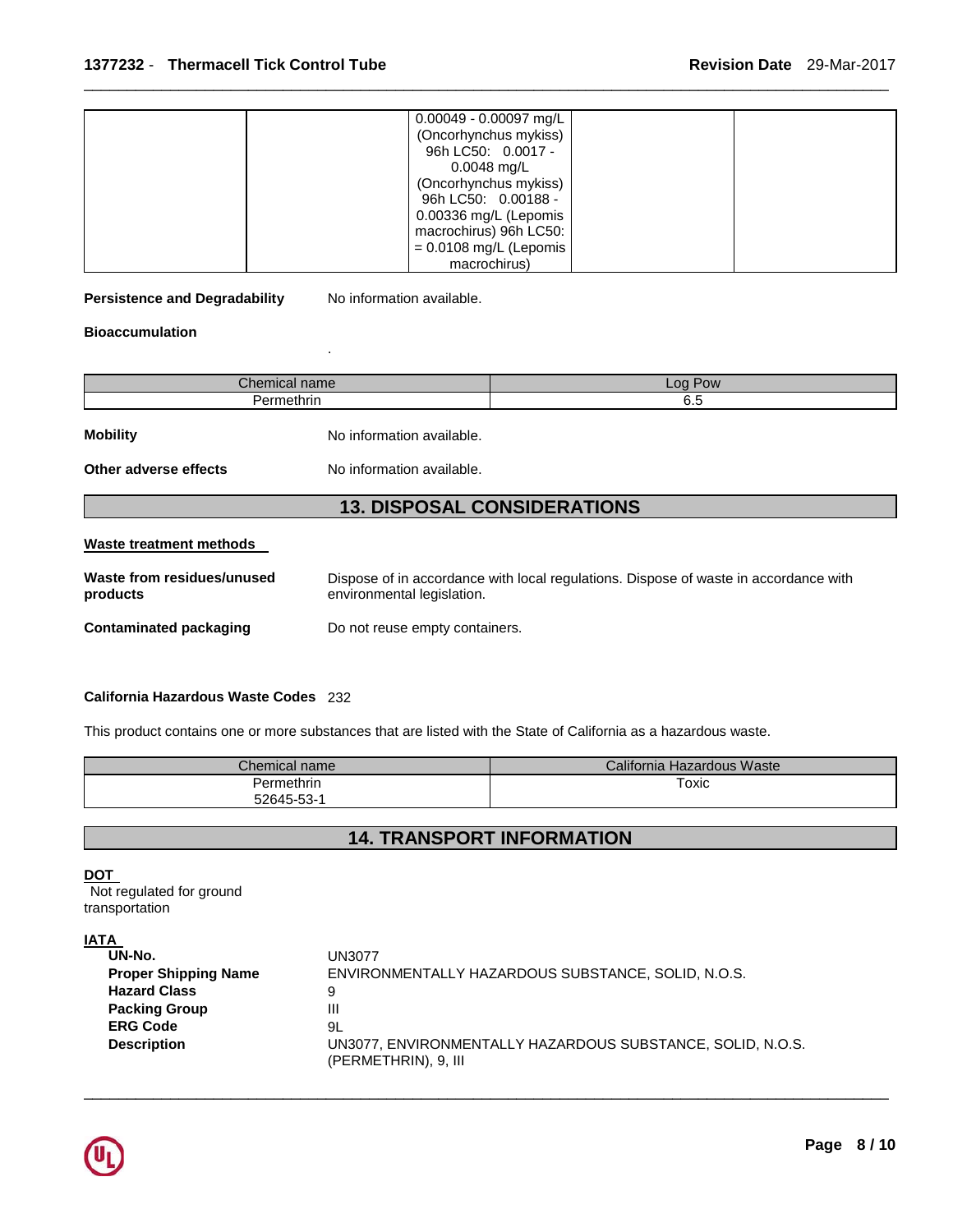#### **IMDG/IMO**

| UN-No.                      | <b>UN3077</b>                                              |
|-----------------------------|------------------------------------------------------------|
| <b>Proper Shipping Name</b> | ENVIRONMENTALLY HAZARDOUS SUBSTANCE, SOLID, N.O.S.         |
| <b>Hazard Class</b>         | 9                                                          |
| <b>Packing Group</b>        | Ш                                                          |
| EmS-No.                     | $F-A. S-F$                                                 |
| <b>Description</b>          | UN3077, ENVIRONMENTALLY HAZARDOUS SUBSTANCE, SOLID, N.O.S. |
|                             | (PERMETHRIN), 9, III, MARINE POLLUTANT                     |

# **15. REGULATORY INFORMATION**

\_\_\_\_\_\_\_\_\_\_\_\_\_\_\_\_\_\_\_\_\_\_\_\_\_\_\_\_\_\_\_\_\_\_\_\_\_\_\_\_\_\_\_\_\_\_\_\_\_\_\_\_\_\_\_\_\_\_\_\_\_\_\_\_\_\_\_\_\_\_\_\_\_\_\_\_\_\_\_\_\_\_\_\_\_\_\_\_\_\_\_\_\_

**Safety, health and environmental regulations/legislation specific for the substance or mixture** 

#### **International Regulations**

**Ozone-depleting substances (ODS)** Not applicable

**Persistent Organic Pollutants** Not applicable

**Export Notification requirements** Not applicable

| International Inventories |                                                   |
|---------------------------|---------------------------------------------------|
| <b>TSCA</b>               | Contact supplier for inventory compliance status. |
| <b>DSL/NDSL</b>           | Contact supplier for inventory compliance status. |
| <b>EINECS/ELINCS</b>      | Contact supplier for inventory compliance status. |
| <b>ENCS</b>               | Contact supplier for inventory compliance status. |
| <b>KECL</b>               | Contact supplier for inventory compliance status. |
| <b>PICCS</b>              | Contact supplier for inventory compliance status. |
| <b>AICS</b>               | Contact supplier for inventory compliance status. |

**Legend** 

**TSCA** - United States Toxic Substances Control Act Section 8(b) Inventory

**DSL/NDSL** - Canadian Domestic Substances List/Non-Domestic Substances List

**EINECS/ELINCS** - European Inventory of Existing Chemical Substances/European List of Notified Chemical Substances

**ENCS** - Japan Existing and New Chemical Substances

**KECL** - Korean Existing and Evaluated Chemical Substances

**PICCS** - Philippines Inventory of Chemicals and Chemical Substances

**AICS** - Australian Inventory of Chemical Substances

### **US Federal Regulations**

### **SARA 313**

Section 313 of Title III of the Superfund Amendments and Reauthorization Act of 1986 (SARA). This product contains a chemical or chemicals which are subject to the reporting requirements of the Act and Title 40 of the Code of Federal Regulations, Part 372

| <b>Chemical name</b>              | <b>CAS-No</b> | <b>Percent</b> | <b>SARA 313 - Threshold</b><br>Values % |
|-----------------------------------|---------------|----------------|-----------------------------------------|
| Permethrin - 52645-53-1           | 52645-53-1    | 7.4            | 1.0                                     |
| <b>Acute Health Hazard</b>        | Yes           |                |                                         |
| <b>Chronic Health Hazard</b>      | <b>No</b>     |                |                                         |
| <b>Fire Hazard</b>                | <b>No</b>     |                |                                         |
| Sudden release of pressure hazard | No.           |                |                                         |
| <b>Reactive Hazard</b>            | No.           |                |                                         |